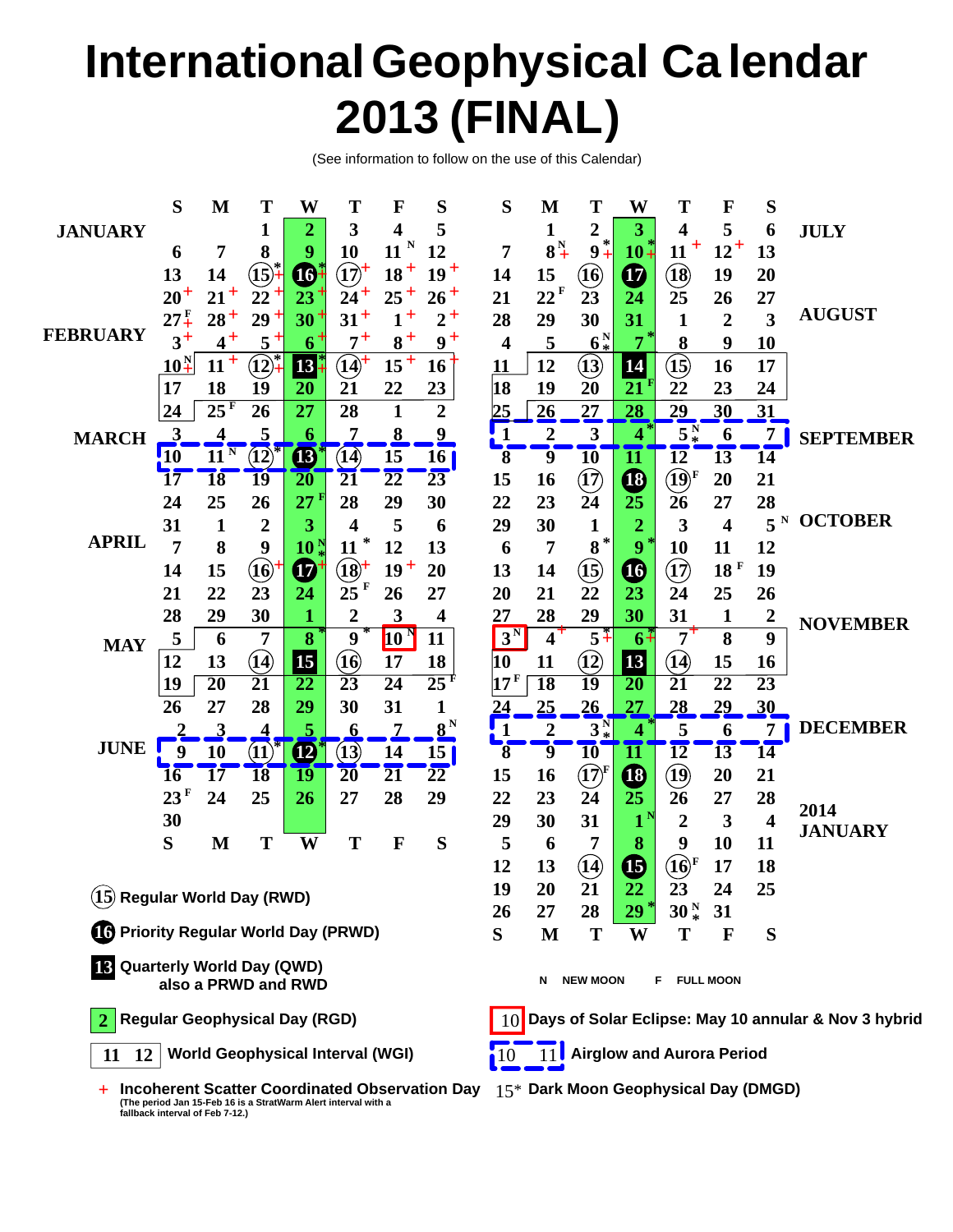NOTES on other dates and programs of interest:

- 1. Days with significant meteor shower activity (based on UT in year 2013) regular meteor showers: Dec 28-Jan 12; Apr 16-25; Apr 19-May 28; May 22-Jul 02; May 20-Jul 05; Jun 05-Jul 17; Jul 12-Aug 23; Jul 17-Aug 24; Sep 09-Oct 09; Oct 02-Nov 07; Nov 06-Nov 30; Dec 07-Dec 17; Dec 17- 26. These can be studied for their own geophysical effects or may be "geophysical noise" to other experiments. (website to be announced)
- **2.** GAW (Global Atmosphere Watch) -- early warning system for changes in greenhouse gases, ozone layer, and long range transport of pollutants. http://www.wmo.int/pages/prog/arep/gaw/gaw\_home\_en.html
- **3.** CAWSES II (Climate and Weather of the Sun-Earth System**)** SCOSTEP Program 2009-2013. Program theme groups: Task1 - What is the solar influence on climate?; Task2 - How will geospace respond to a changing climate?; Task3 - How does short-term solar variability affect the geospace environment?; Task 4 - What is the geospace response to variable inputs from the lower atmosphere?; Capacity building; Informatics and eScience. Contact: Prof. Marianna Shepherd - mshepher@yorku.ca. <http://www.cawses.org/CAWSES/Home.html> [http://www.yorku.ca/scostep/?page\\_id=947](http://www.yorku.ca/scostep/?page_id=947)
- **4.** ILWS (International Living With a Star) Program International effort to stimulate, strengthen, and coordinate space research to understand the governing processes of the connected Sun-Earth System as an integrated entity. Contact: info@ilwsonline.org. <http://ilwsonline.org/>.
- **5. +** Incoherent Scatter Coordinated Observations Days starting at 1300 UT on the first day of the intervals indicated, and ending at 2000 UT on the last day of the intervals (minimum 31 hours observations): January 15-31 Alert for StratWarm; February 1-16 Alert StratWarm; April 16-19 Synoptic; July 8-12 E-region **E**field; November 4-7 Synoptic. http://www.isr.sri.com/wd2013.html
	- **StratWarm** = Sudden Stratospheric Warming (StratWarm): Dynamics, electrodynamics, temperature and electron density in the lower and upper thermosphere and ionosphere during a sudden stratospheric warming event (L. P. Goncharenko, lpg@haystack.mit.edu) **E-region E field** = Latitude variation of the vertical electric field in the E region (Q. Zhou, zhouq@muohio.edu) **Synoptic** = Synoptic experiments and intended to emphasize wide coverage of the F
		- region, with some augmented coverage of the topside or E region to fill in areas of the data bases that have relatively little data (J. Sojka, janjsojka@usu.edu; M. McCready, mary.mccready@sri.com)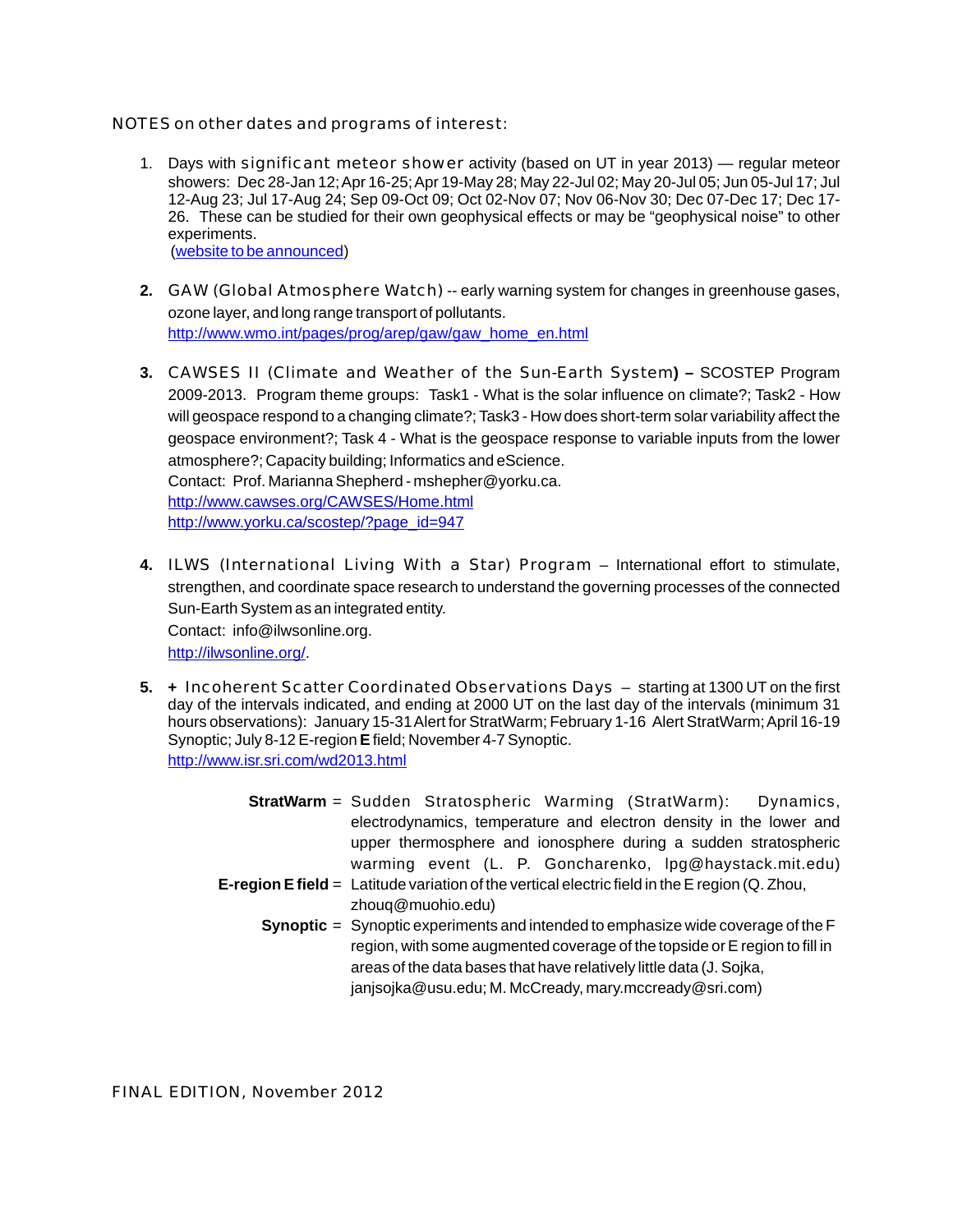## **EXPLANATIONS**

This Calendar continues the series begun for the IGYyears 1957-58, and is issued annually to recommend dates for solar and geophysical observations which cannot be carried out continuously. Thus, the amount of observational data in existence tends to be larger on Calendar days. The recommendations on data reduction and especially the flow of data to **ICSU World Data System (WDS)** in many instances emphasize Calendar days. The Calendar is prepared by the **International Space Environment Service (ISES)** with the advice of spokesmen for the various scientific disciplines.

#### The **Solar Eclipses** are:

**a.) 10 May 2013, annular solar eclipse,** magnitude 0.954, maximum duration 06m03s, in Australia (Western Australia, Northern Territory, northern Queensland), Papua New Guinea's eastern tip, Solomon Islands, Pacific Ocean, Kiribati (5m44s of annularity); partial phases visible throughout Australia, in the northern island of New Zealand and the western half of its South Island, in most of Indonesia, southern Philippines, Papua New Guinea, in Fiji, Tuvalu, American Samoa, Cook Islands, French Polynesia, U.S. (Hawaii; 44% in Honolulu)

**b.) 3 November 2012, total solar eclipse with annularity at its beginning**, magnitude 1.016, maximum duration 01m40s, eclipse visible in the Atlantic Ocean, with partial phases visible at sunrise throughout eastern North America (U.S. east of Ohio to Georgia; Canada from Quebec to the east); Bermuda, South America (southern Columbia, eastern Venezuela, Guyana, Suriname, northeastern Brazil), Europe (Spain, Portugal, Greece), all of Africa except Cape Town region; and at sunset in the middle-East (western Turkey, Syria, Iraq, Saudi Arabia, Israel, Yemen, Gulf States). (Totality: Atlantic Ocean through Gabon, Congo, Democratic Republic o the Congo, Uganda, Kenya); annularity: Ethiopia, ending at sunset in western Somalia)

Information from Jay M. Pasachoff, Williams College (Williamstown, MA), Chair, International Astronomical Union's WG on Eclipses (http://www.eclipses.info) based on work by Fred Espenak, NASA GSFC and provided as a Google Map by Xavier Jubier.

**Meteor Showers** Dates selected from the International Meteor Organization Shower Calendar 2013. Peak times provided by A. McBeath. Includes important visual showers and unusual showers observable mainly by radio and radar techniques. The dates are given in Note 1 on the previous page.

#### **Definitions:**

| Time                                | $=$ Universal Time (UT)           |
|-------------------------------------|-----------------------------------|
| Regular Geophysical Day (RGD)       | $=$ each Wednesday                |
| Regular World Day (RWD)             | = Tuesday, Wednesday and          |
|                                     | Thursday near the middle of       |
|                                     | the month (see calendar)          |
| Priority Regular World Day (PRWD)   | $=$ the Wednesday RWD             |
| Quarterly World Day (QWD)           | $=$ PRWD in the WGI               |
| World Geophysical Interval (WGI)    | = 14 consecutive days each season |
|                                     | (see calendar)                    |
| <b>ALERT</b>                        | $=$ occurrence of unusual         |
|                                     | solar or geophysical              |
|                                     | conditions, broadcast once        |
|                                     | daily soon after 0400 UT          |
| <b>STRATWARM</b>                    | $=$ stratospheric warmings        |
| Retrospective World Intervals (RWI) | $=$ MONSEE study intervals        |

For more detailed explanations of the definitions, please visit ftp://ftp.ngdc.noaa.gov/STP/publications/igc\_calendars/ or http://www.ises-spaceweather.org/.

**Priority recommended programs for measurements not made continuously** (in addition to unusual **ALERT** periods):

**Airglow and Aurora** — Observation periods are New Moon periods, especially the 7 day intervals on the calendar;

**Atmospheric Electricity** — Observation periods are the **RGD** each Wednesday, beginning on 2 Jan 2013 at 0000 UT, 9 Jan at 0600 UT, 16 Jan at 1200 UT, 23 Jan at 1800 UT, etc. Minimum program is **PRWDs**.

**Geomagnetic Phenomena** — At the minimum, need observation periods and data reduction on **RWDs** and during **MAGSTORM Alerts.**

I**onospheric Phenomena** — Quarter-hourly ionograms; more frequently on **RWDs,** particularly at high latitude sites; f-plots on **RWDs;** hourly ionogram scaled parameters to **WDCs** on **QWDs**; continuous observations for solar eclipse in the eclipse zone. See **Airglow and Aurora.**

**Incoherent Scatter —** Observations on Incoherent Scatter Coordinated Days; also intensive series on **WGIs** or **Airglow and Aurora** periods.

**Special programs:** Mary McCready, Center for Geospace Studies, SRI International, 333 Ravenswood Avenue, Menlo Park, CA 94025, USA; tel:+1-650-859-5084; Fax:+1-650-322-2318; email: [mary.mccready@sri.com,](mailto:mary.mccready@sri.com,) chair of URSI ISWG Commission G. See http://www.isr.sri.com/wd2013.html

**Ionospheric Drifts** — During weeks with **RWDs.**

**Travelling Ionospheric Disturbances (TIDs)** — special periods, probably **PRWDs** or **RWDs**.

**Ionospheric Absorption** — Half-hourly on **RWDs**; continuous on solar eclipse days for stations in eclipse zone and conjugate area. Daily measurements during Absorption Winter Anomaly at temperate latitude stations (Oct-Mar Northern Hemisphere; Apr-Sep Southern Hemisphere).

**Backscatter and Forward Scatter** — **RWDs** at least.

**Mesospheric D region electron densities** — **RGDs** around noon.

**ELF Noise Measurements of earth-ionosphere cavity resonances — WGIs.**

**All Programs** — Appropriate intensive observations during unusual meteor activity.

**Meteorology** — Especially on **RGDs**. On **WGIs** and **STRATWARM**  Alert Intervals, please monitor on Mondays and Fridays as well as Wednesdays.

**GAW (Global Atmosphere Watch)** -- WMO program to integrate monitoring of atmospheric composition. Early warning system of changes in atmospheric concentrations of greenhouse gases, ozone, and pollutants (acid rain and dust particles). WMO, 7 bis avenue de la Paix, P.O. Box 2300, CH-1211 Geneva 2, Switzerland.

http://www.wmo.int/pages/prog/arep/gaw/gaw\_home\_en.html.

**Solar Phenomena** — Solar eclipse days, **RWDs,** and during **PROTON/FLARE ALERTS.**

### **CAWSES II (Climate and Weather of the Sun-Earth System)** –

SCOSTEP Program 2009-2013. Aim is to significantly enhance our understanding of the space environment and its impacts on life and society. The main functions of CAWSES are to help coordinate international activities in observations, modeling, and applications crucial to achieving this understanding, to involve scientists in both developed and developing countries, and to provide educational opportunities for students of all levels. Contact is Prof. Marianna opportunities for students of all levels. Shepherd (mshepher@yorku.ca), SCOSTEP Scientific Secretary. Task Groups: Task1: What is the solar influence on climate?; Task2: How will geospace respond to a changing climate?; Task3: How does short-term solar variability affect the geospace environment?; Task 4: What is the geospace response to variable inputs from the lower atmosphere?; Capacity building; Informatics and eScience. See <u>h t t p : / / w w w . c a w s e s . o r g / C A W S E S / H o m e . h t m l ,</u> , a n d http://www.yorku.ca/scostep/?page\_id=947. h t t p : / / w w w . y o r k u . c a / s c o s t e p / ,

**ILWS (International Living With a Star)** – International effort to stimulate, strengthen, and coordinate space research to understand the governing processes of the connected Sun-Earth System as an integrated entity. Contact info@ilwsonline.org. See Contact info@ilwsonline.org. See http://ilwsonline.org/.

**Space Research, Interplanetary Phenomena, Cosmic Rays, Aeronomy — QWDs, RWDs, Airglow and Aurora** periods.